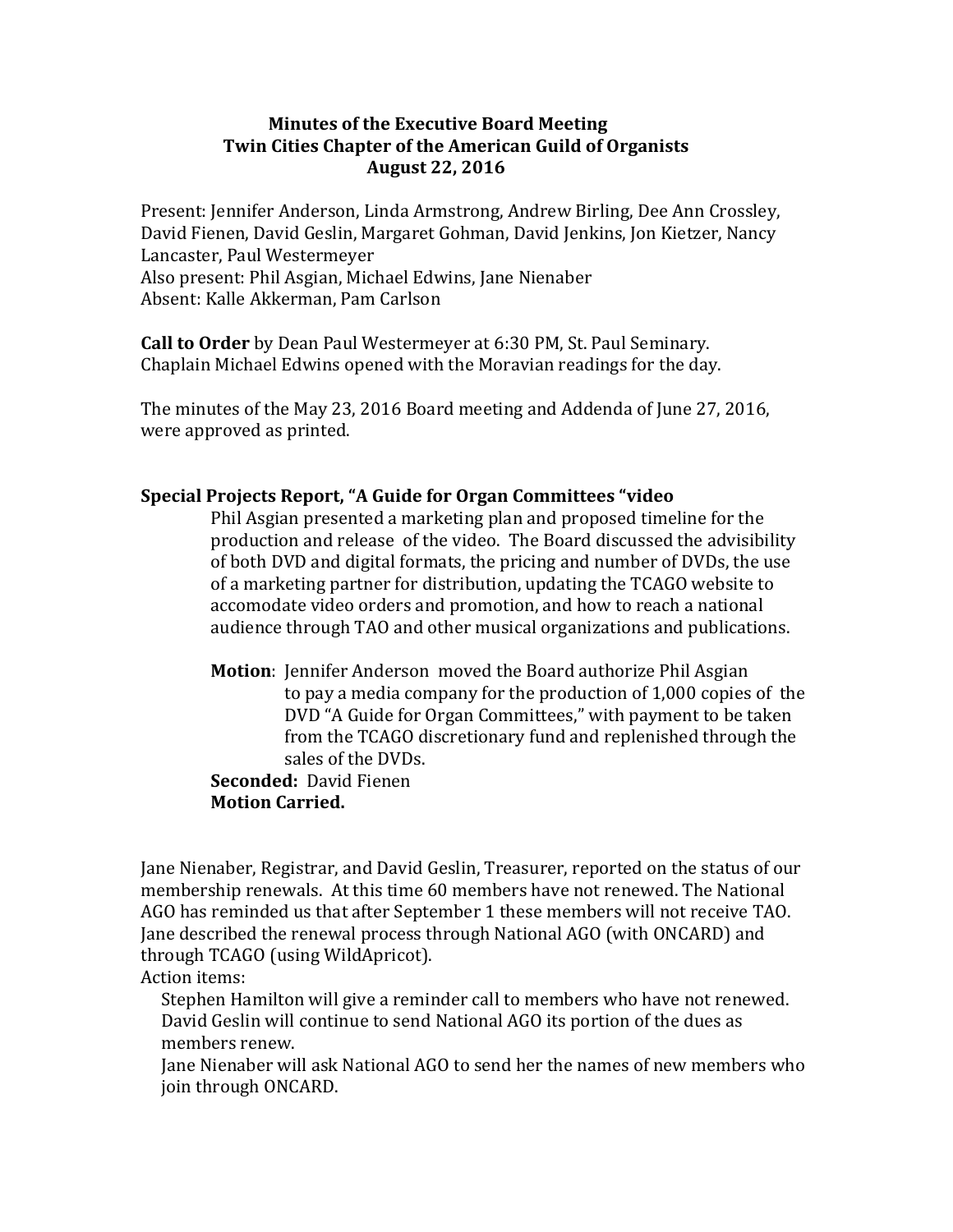**Motion:** Jon Kietzer moved we give Kathryn Moen an honorary AGO membership, to be renewed annually. **Second:** David Fienen **Motion carried.**

#### **Treasurer's report:** David Geslin

The end of the current fiscal year's financials was presented. We have a balanced budget. The surplus of \$4,000.00 goes into the unrestricted fund/Board reserve.

**Motion:** Jon Kietzer moved we approve the 6/30/16 year end financial statement, pending audit.

**Second:** Margaret Gohman

 **Motion carried.**

**Motion:** Ion Kietzer moved we approve the audit committee to audit the financial report. **Second:** Andrew Birling **Motion carried.** 

### **Program Committee report: David Jenkins**

A sketch of the upcoming year's programs was presented:

- September 25: worship servcice at House of Prayer, Richfield, with Gustavus Adolphus College Chapel Choir and dinner/installation of officers. A free will offering will be received to help defray the choir's transportation expenses, paid by the TCAGO
- October : organ crawl
- November : video premiere, Tom Trenney master class
- January: professional concerns
- February: James Hicks/Scandinavian organ music
- March: Bach's Birthday
- April : student competition
- May: members' recital

Other organ/choral events, meetings and conventions being held in the Twin Cities in the coming season were called to our attention.

#### **Dean's report: Paul Westermeyer**

Paul spoke about the recent funeral of past Board member Karen Becker, noting in particular the service's fine choral and instrumental music.

Topics of brief discussion based on communications sent to him included:

- Rochester, MN as a possible future regional convention site
- Information re: TCAGO 2017 AGO/Quimby student competition, which is being coordinated by Mary Newton